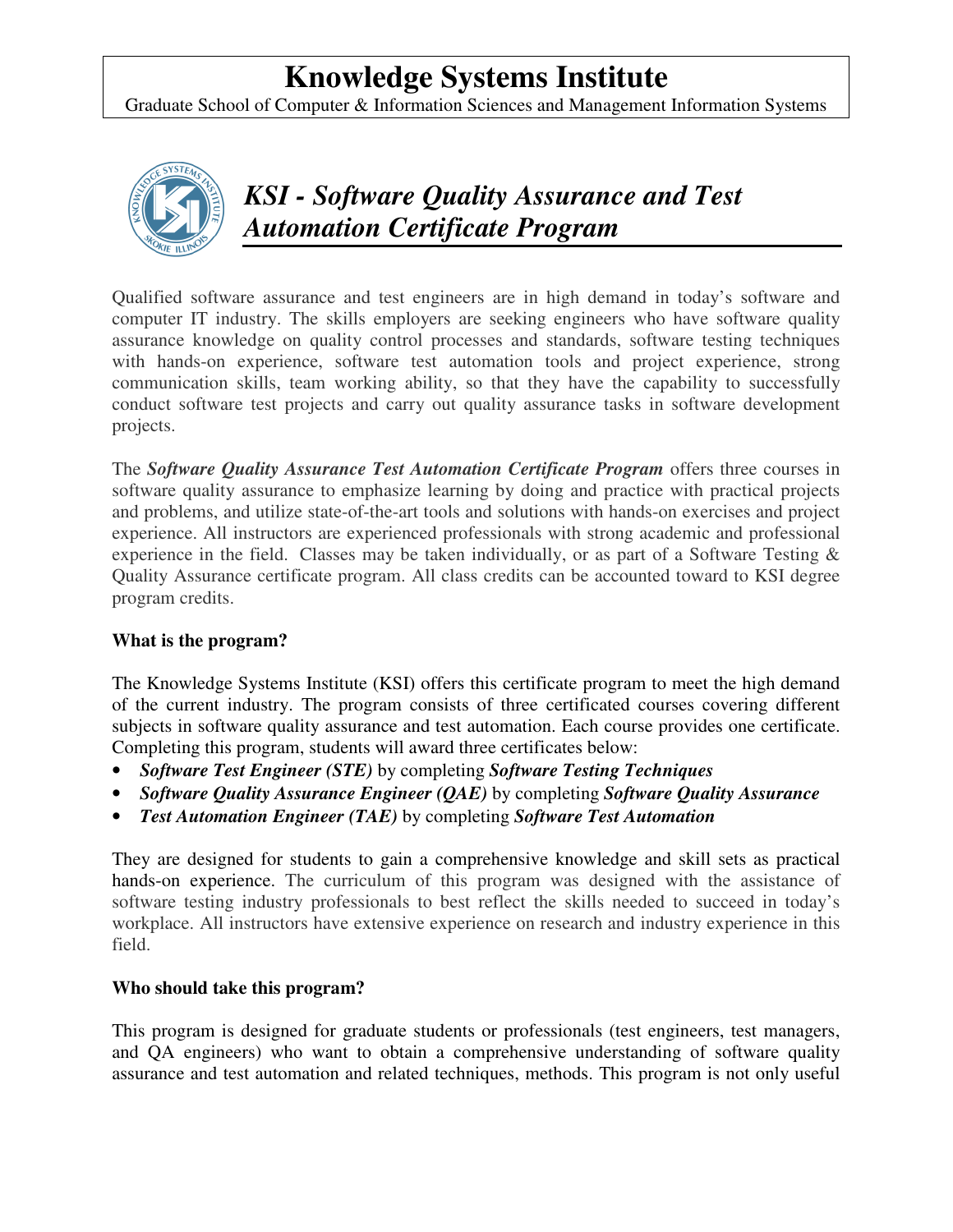## **Knowledge Systems Institute**

Graduate School of Computer & Information Sciences and Management Information Systems

for graduate students, but also for professional engineers who currently work in the real world. The primary reason is that graduates from software engineering and computer science programs in university and graduate schools in the past years did not obtain a comprehensive knowledge and skill sets in software testing, quality assurance, and test automation. Completing this program definitely helps engineers to obtain a comprehensive training on the state-of-the-art theories, techniques, and technology in this field.

## **Career Outlook**

- With the skill sets of this program, students should be able to perform as qualified software engineers, in particular as test engineers, quality assurance engineers, or test automation engineers in software businesses, computer and IT industry. These engineers are in high demand at many metropolitan areas (i.e. Silicon Valley CA), Framingham (MA), Durham (NC), Boulder (CO)), different states (such as CA, WA, MA, VA, and NJ), in US as well as in the International Market. Source: U.S. Department of Labor
- The median salary for software engineers varies based on the level of experience, geographic market, and company size. Highly experienced software engineers can earn salaries of \$100,000 or more.

Source: **Salary.com** 

## **Program Course Descriptions and Highlights:**

#### **KSI-CIS566: Software Testing Techniques:**

This course presents a comprehensive study of software testing and quality control concepts, principles, methodologies, management strategies and techniques. The emphasis here is on understanding software testing process, planning, strategy, criteria, and testing methods, as well as software quality assurance concepts  $\&$  control process. It covers the various subjects, including test models, test design techniques (black box and white-box testing techniques), integration, regression, and system testing methods.

## **KSI-CIS567: Software Test Automation:**

This course presents a comprehensive study of software test automation, including concepts, principles, methods, test automation scripting, and test tools. The course covers the major software test automation topics: test automation infrastructure, test generation, test scripting and execution, test tool development, auto-test regression, and automatic test coverage analysis. By providing different types of test automation tools (black-box and white-box test tools), this course covers several important test automation topics, such as automatic GUI testing solutions and tools, b) automatic component testing and testability, c) model-based test automation, d) performance testing and automation, e) web-based and SOA-based test automation.